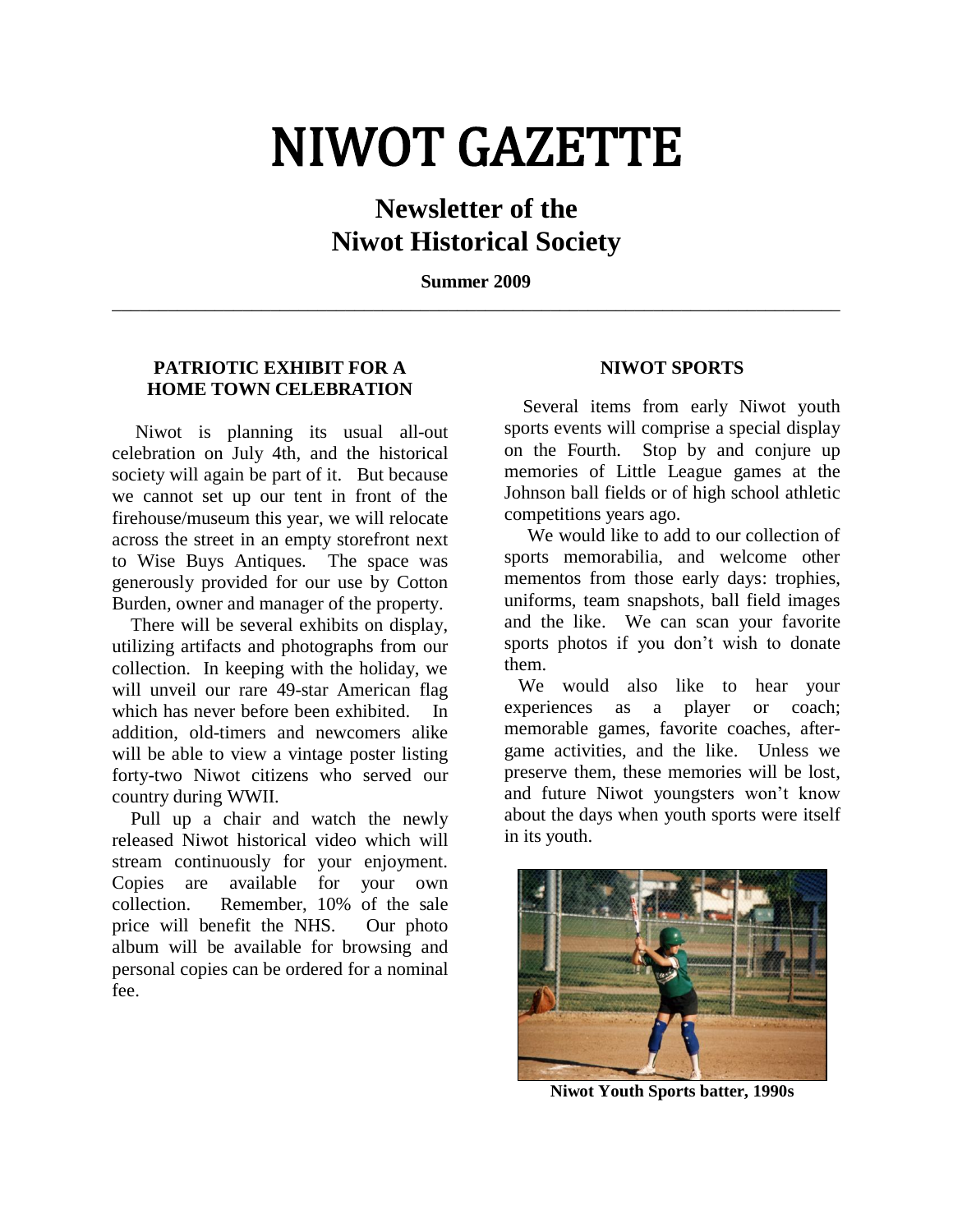### **HISTORICAL SOCIETY MUSEUM TEMPORARILY OFF LIMITS**

 This summer finds the Niwot Historical Society fenced off from our firehousemuseum because of ongoing grange construction next door. Efforts to keep our colorful planter boxes healthy and blooming during the summer have been aided tremendously by Mother Nature, but we are prepared to take over watering whenever she moves on.

 Our outdoor display case and fire cart have been temporarily moved offsite, but copies of our popular walking tour brochures are relocated in a weatherproof box attached to the front fence. So if you're coming to town with friends, grab one and share with them a brief history of Second Avenue.



**Niwot Historical Society's chemical fire cart**

### **NOT ALL FIRE CARTS ARE ALIKE**

 During a recent NHS Board discussion about participating in the upcoming July  $4<sup>th</sup>$ parade, a novel idea was thrown into the mix. Why not gather a team of volunteers and dress them in 1910-era uniforms to pull

our chemical fire cart down Second Avenue?

 There was only one problem, however. How could it be pulled when there is no place to attach a harness?

 After a bit of research, we got our answer. Ours is not a street model. In spite of its large wheels, it was likely designed for interior use only and is not capable of being moved over long distances. Instead of harness shafts, it has only an 18-inch handle on top where one (perhaps two) people could guide it across a factory or workshop floor to extinguish an indoor blaze.

 Although our cart is temporarily in storage until fall, you can view Superior's street model chemical cart. It is displayed in the entrance to the Superior Town Hall. It's worth taking a look.



**Town of Superior's chemical fire cart**

#### **WALKING TOURS ON THE FOURTH**

 Our walking tour docents will provide tours of Old Town Niwot from 11:30 until 1:00 on the 4th. This is a service which the NHS offers on other occasions as well. We will be distributing flyers to area schools in the fall so that teachers can schedule tours during the school year. Word of mouth is